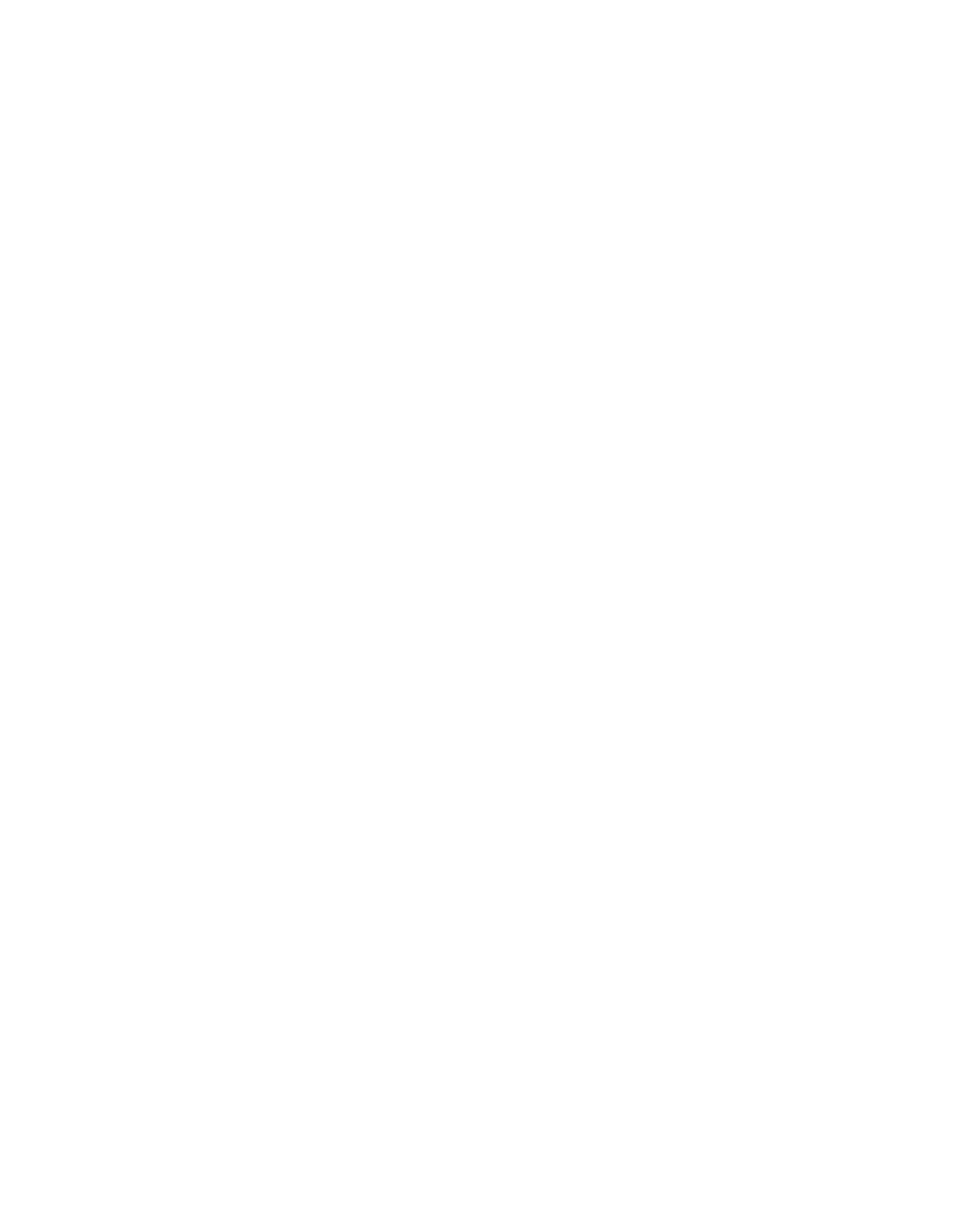

### **TABLE OF CONTENTS**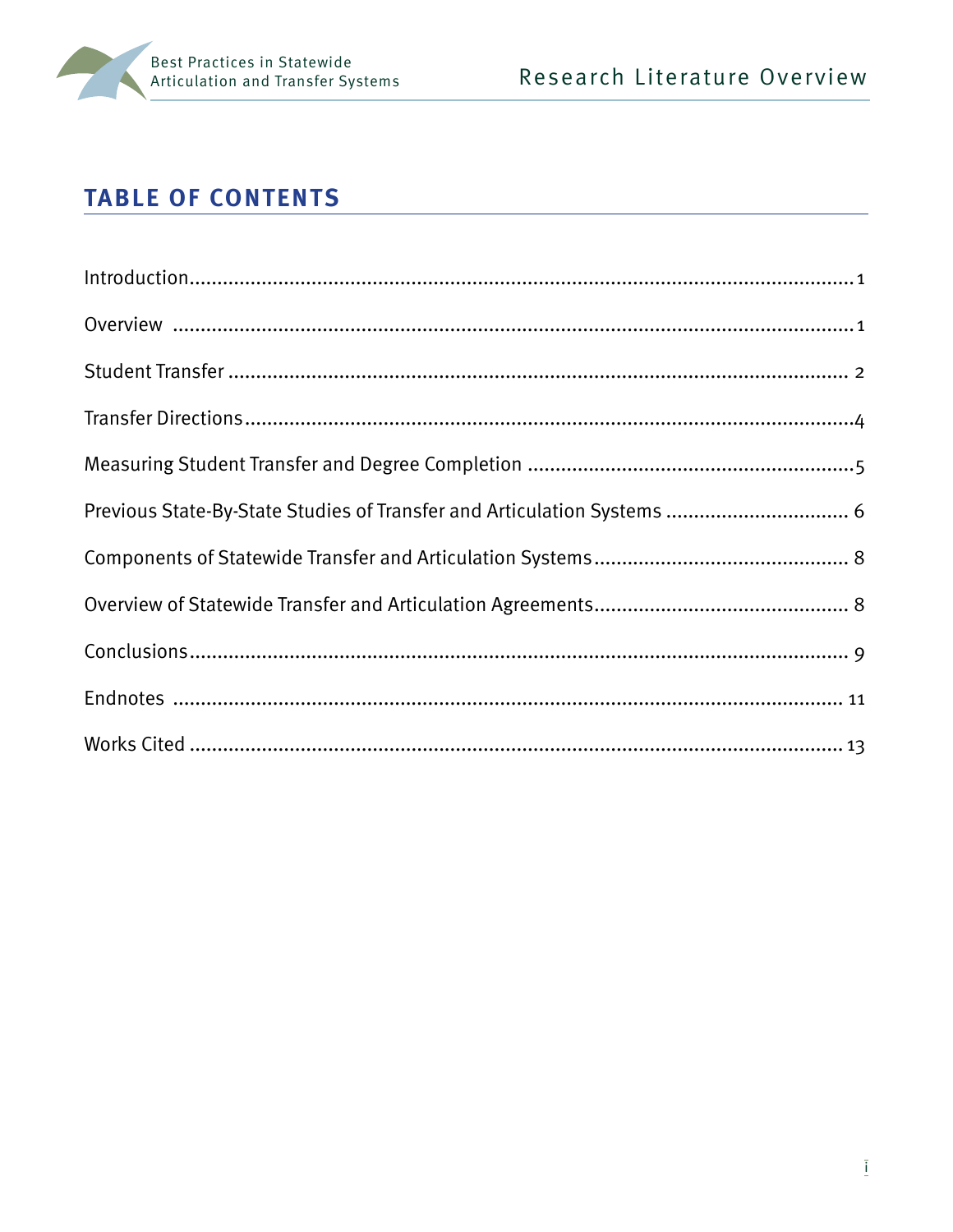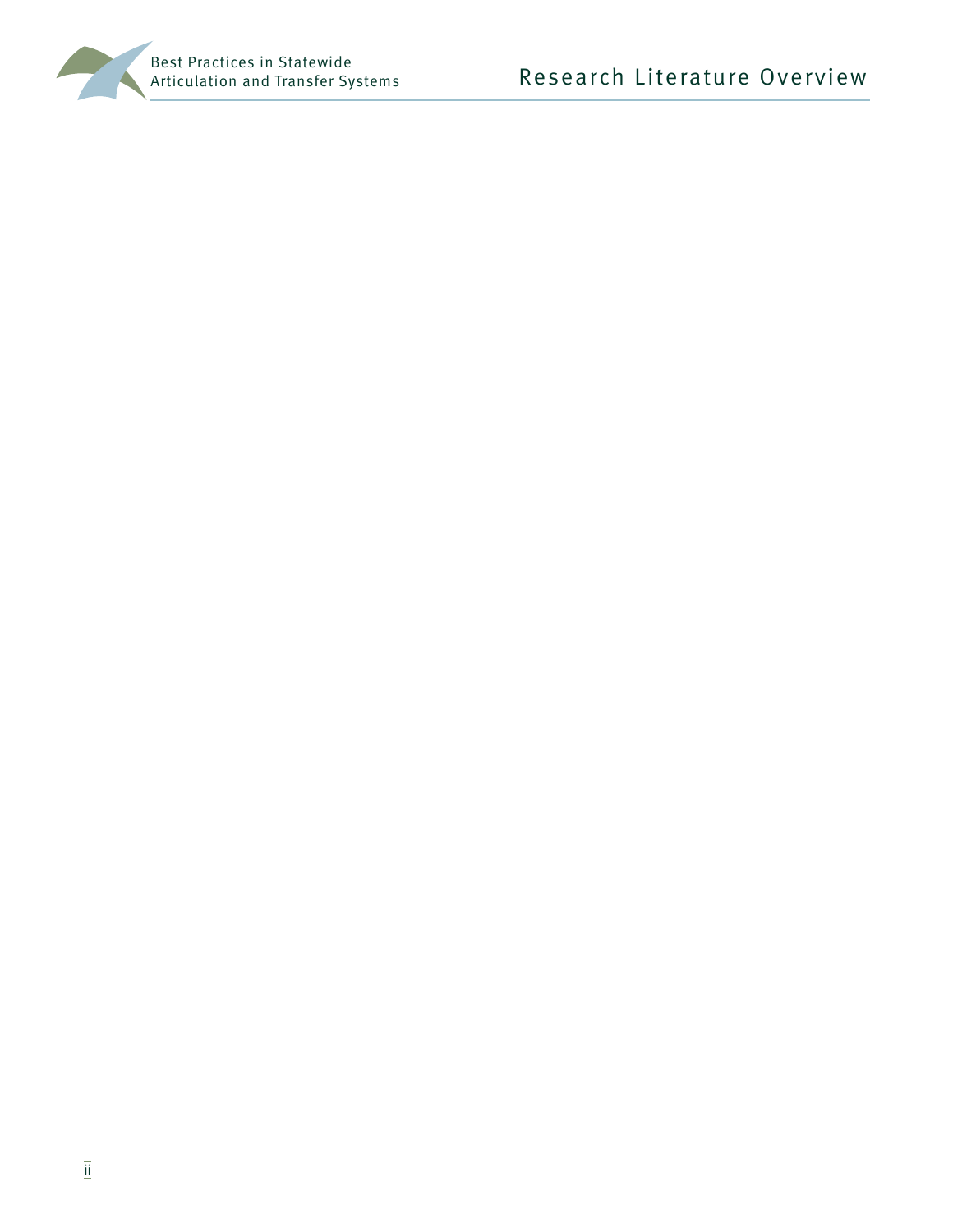

## **Overview of the Literature**

#### **Introduction**

Lumina Foundation For Education has funded many efforts to improve the educational outcomes of students, institutions and agencies in higher education. In addressing systemic issues in education achievement and specifically college completion—Lumina has been a leading organization supporting initiatives to understand and overcome the many, varied challenges to college-going and baccalaureate degree completion, especially among disadvantaged people. Through projects such as KnowHow2Go, promoting strategies for college-going among poor and minority youth, and Achieving the Dream, helping community college students to succeed, Lumina has provided both thought and strategic leadership. This research project has been supported by Lumina with the purpose of identifying and promulgating best practices in statewide transfer and articulation systems in public higher education.

This literature review is intended to serve as an overview of the studies that are relevant to our research. It is not, however, a comprehensive literature review of all areas of articulation and transfer, nor does it include many interesting topics that, while somewhat related to the topic of the present research, are beyond its scope.

#### **Overview**

In difficult economic times, enrollments in higher education traditionally increase, especially in public colleges and universities. This is particularly true for community colleges. Their geographic locations, open admissions policies and lower costs, as compared to other sectors in higher education, make them more accessible to a wider range of learners, especially those groups generally absent, (i.e., people of color, first generation college students, and adult learners). While record numbers are enrolling, however, degree completion rates have stagnated. This has serious economic and civic implications for our nation, according to the academic and popular literature alike.

As Townsend, Bragg and Ruud (2008) recently wrote "As states' primary engine for workforce development, public higher education must develop degree pathways and infrastructures that ensure adult learners receive postsecondary education, including to the baccalaureate level (p.1)." In an earlier article Wellman (2002) revealed a similar position, emphasizing the critical role of community college to four-year institution transfer. Assuming that the baccalaureate is increasingly the "entry point to the workforce for the majority of students, ...improving the effectiveness of  $2/4$  transfer will be the key to national progress in closing the gap among racial groups in degree attainment since more minorities enter higher education through community colleges (p. v)."

The volume of literature on the topics of student transfer and persistence reflects the magnitude of the problem. In the last ten years alone, many authors have contributed thousands of articles on the topic. Beyond attracting the attention of independent scholars, major national foundations and educational associations have commissioned several national studies to understand and improve college student success rates. Recently, the Bill and Melinda Gates Foundation announced a new funding initiative focused specifically on increasing the college completion rates of college students, especially those of community college students. Placing the disappointing completion rates in a global context, Melinda Gates observed "We were once first in the world in postsecondary completion rates. We now rank tenth. That's a danger for the nation's economy, and it's a tragedy for our citizens." (Jaschik, 2008).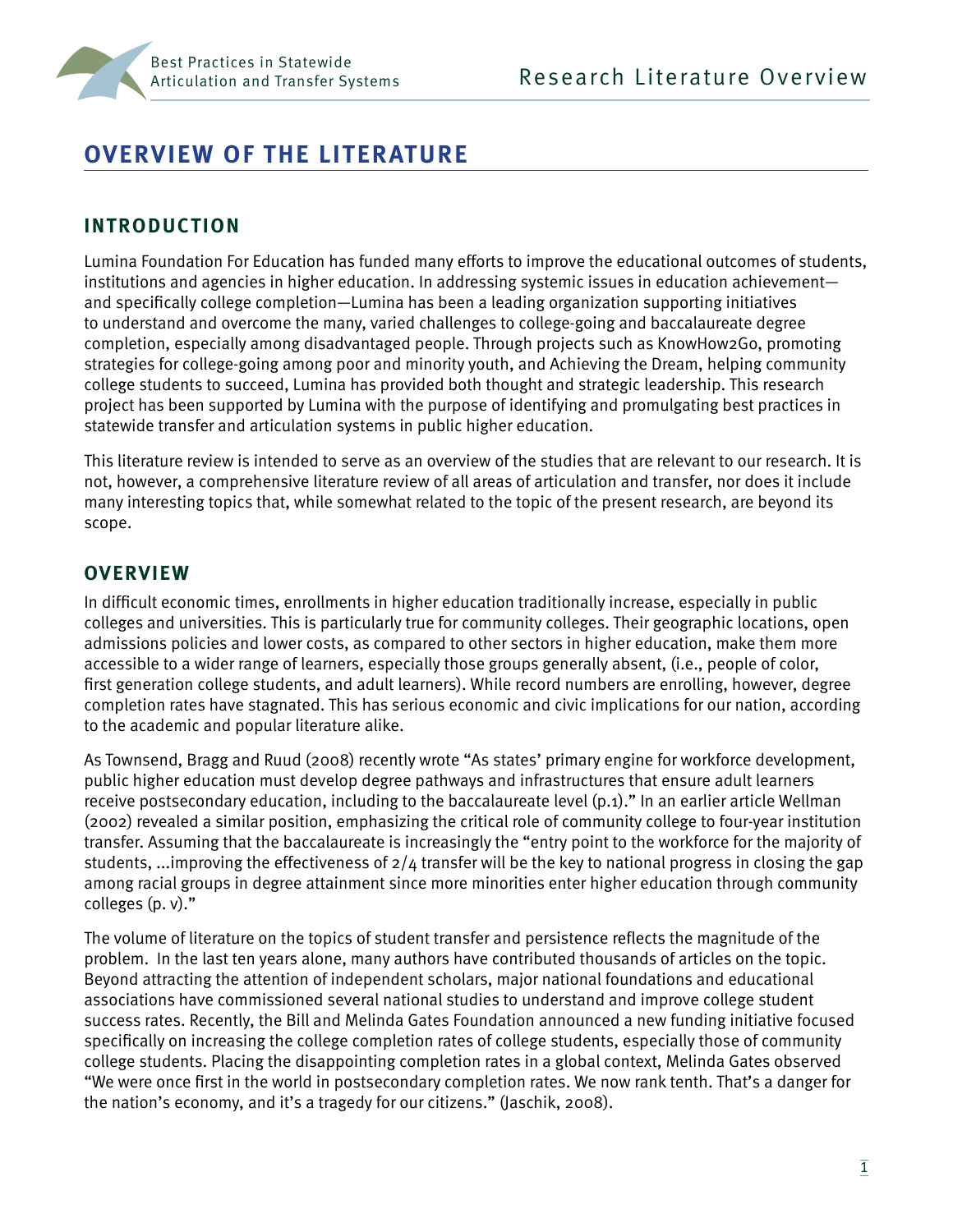#### Community College Student Enrollment and Demographic Trends

Studies of enrollment data reveal the importance of articulation and transfer as a topic of study. Trends in community college student enrollment and the related impact on student transfer—and the studies around those topics--reveal much that is important to this research. Most of the literature uses data from the U.S. Department of Education National Center for Educational Statistics' (NCES) data, specifically, from the Integrated Postsecondary Educational Data System (IPEDS), National Education Longitudinal Study (NELS) and the Beginning Postsecondary Students Longitudinal Study (BPS).

According to these sources, a total of 6.2 million students were enrolled in community colleges in Fall 2006. While the majority of community college students are Caucasian, "community colleges frequently enroll relatively larger percentages of minority students compared with public and private non-for-profit 4-year institutions. (NCES, 2008, p. 5)."

These sources also report that 35 percent of community college students in 2003-2004 were over 30 years old and another 18 percent ranged in age from 24 to 29. In comparison, 13 percent of students in public fouryear institutions were 30 years and older, while 16 percent were ages 24 to 29.

In terms of gender, 59 percent of community college students in 2003-2004 were female, compared to 54 percent of students in public four-year institutions. Finally, first time enrollees in community colleges are generally poorer than in public four-year institutions. Individuals who fall in the "lowest 24 percent of income" category constitute 44 percent of community college students as compared to 35 percent of students in four-year public institutions.

Overall, community college students are more likely than their counterparts at public four-year institutions to be persons of color, female and part-time, and are generally older and poorer. There is disagreement in the literature, however, about what effect, if any, these factors have on student rates of persistence and degree completion. The exception is socioeconomic status, which has been found to have a slight impact on degree completion rates (Adelman, 2006, *xxiii*).

According to NCES, 35 percent of all postsecondary students are enrolled in community colleges (NCES, 2008, p. *iii*). The rate at which community college students persist and complete their bachelor's degrees, however, is much lower than that of students who began their studies at four-year public colleges and universities: 17 percent as compared to 45 percent as reported in the *Community Colleges: Special*  Supplement to the Condition of Education 2008 report (ibid., p. 22).<sup>†</sup> Hence the obvious and ongoing concern of the states and higher education's professional community in helping more community college students move efficiently or seamlessly to public four-year institutions to complete their degrees.

Having sketched out the importance of the overall topic area, we turn our attention to a key subtopic, that of student transfer.

#### **Student Transfer**

The literature on statewide transfer and articulation systems generally include some discussion of the phenomenon of student mobility, i.e., the patterns and rate of student transfer, of enrollment statistics and trends, including student demographics, of efforts to address the issue of community college student persistence, and of course, of the definition of the essential terms, "transfer" and "articulation." This is certainly central to the work of those addressing the issue of transfer from two-year to four-year public institutions of higher education.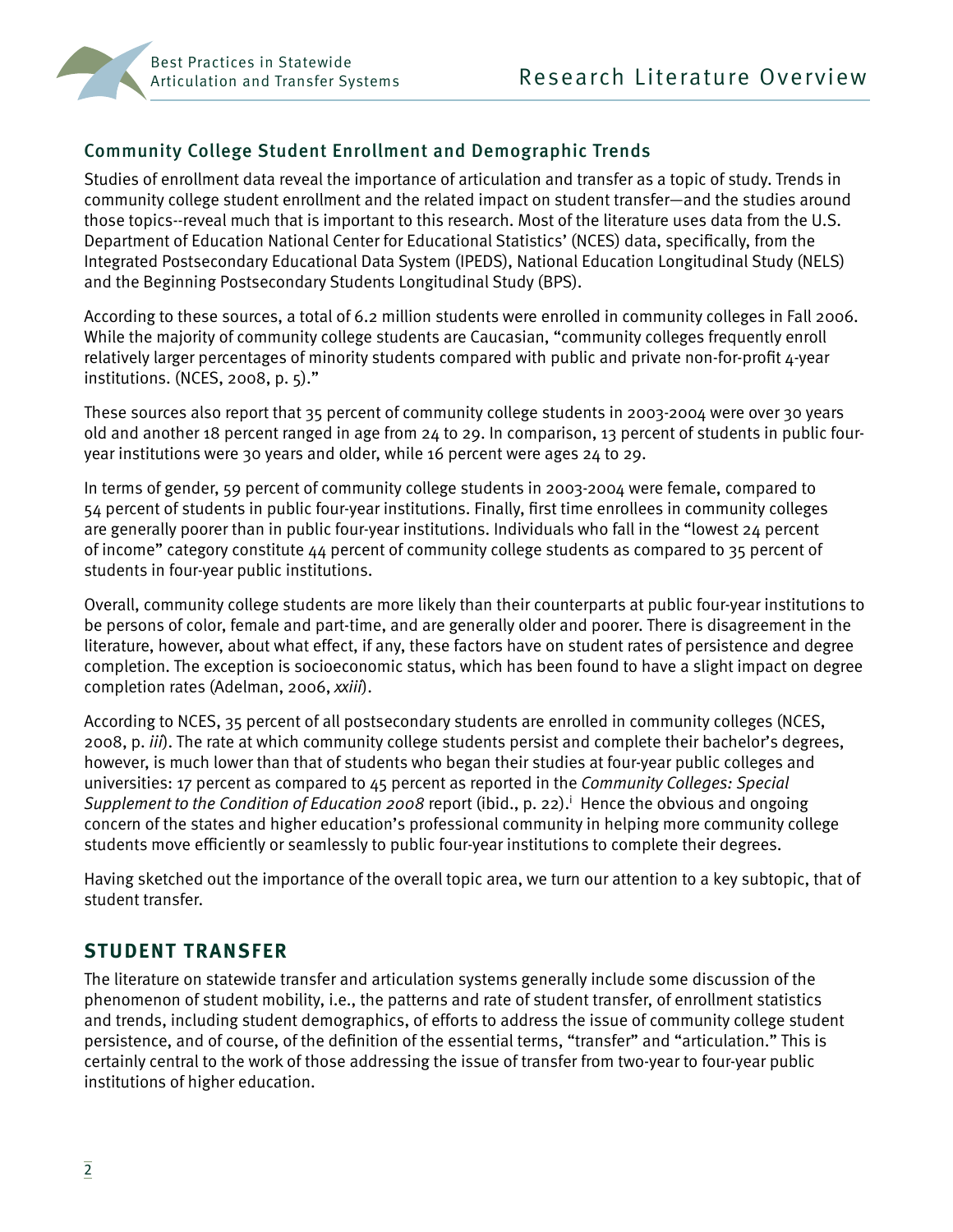While there are some minor differences in the literature on the definition of the term "transfer," most define it as the process of moving a student's credits across different institutions. Very closely related to this term, so much so that they are almost always used as a single concept, is that of "articulation" which is generally understood to mean the institutional policies or other structures that are implemented to encourage, facilitate and monitor the student transfer process. Ignash and Townsend (2000) provide a succinct distinction, "The difference between the two terms is perhaps most easily perceived as one between the 'who' and the 'what' (p. 174)."

#### Effect of Student Academic Behavior on Transfer

Under the heading of academic factors that affect community college students' transfer eligibility, there are discussions in the literature concerning the practices and policies of required placement testing and remediation for incoming students. Here, as in other areas, there are different rates reported. One source reported that "42 percent of all first-year community college students were taking remediation" (Parsad & Lewis as cited by Dougherty and Reid, 2007, p.14). According to NCES' *Special Supplement to the Condition of Education 2008* report, remediation in the fundamentals of college reading, writing and mathematics was required for approximately 29 percent of first generation community college students entering in 2004 as compared to 19 percent of first generation students entering public four-year institutions that same year. The actual numbers are probably higher, according to NCES, because they are based on self-reported data from first-term students only.<sup>ii</sup>

Questions are raised in the literature concerning the effect of remediation on baccalaureate degree completion rates and time-to-degree rates. According to Adelman's comprehensive study (2006), *Toolbox Revisited: Paths to Degree Completion from High School through College*, "sufficient numbers of students who took remedial classes successfully moved through them so that remediation did not make a strategic difference in degree completion" (p. *xxiii*). Other researchers were less assuring. Citing multiple previous studies that support their findings, Dougherty and Reid (2007) write, "Unfortunately, the research on remediation has not reached definitive conclusions on what kind of remediation works best with what kinds of students and what is the most effective role for state policy in fostering effective remediation" (p.14).

However, other types of student academic behavior are also significant for those interested in improving degree completion rates. Systems which allow excessive course repeats incur Adelman's sharp criticism as impediments to their students' "academic momentum."<sup>iii</sup> Systems that allow students to repeat any course for a grade innumerable times clearly obstruct timely graduation rates, which is an accountability issue for policymakers and higher education administrators alike. As Adelman points out, such lax policies also impinge on another critical policy issue in higher education, that of equitable access. Students who are permitted excessive course repeats may prevent other students from enrolling in these classes (Adelman, 2006).

According to the literature, other academic factors that are positively associated with student transfer and baccalaureate completion rates include full-time rather than part-time enrollment , continuous enrollment, dual enrollment,<sup>iv</sup> completing a minimum of 20 credits during the student's first year, and the use of summer sessions to acquire credits towards graduation (Adelman, 2006).

Certain factors have an impact on a community college student's "academic momentum" towards his/her achievement of a bachelor's degree. According to one recent study "… successful completion of intermediate outcomes-such as passing college-level math and writing courses, meeting specific credit thresholds, and earning an associate degree-enhances students' probability of transfer" (Roksa & Calcagno, 2008, [p. 2]).

Both course load and grade point average have been shown to impact the likelihood of community college student transfer. Driscoll (2007) shows that community college students who enroll full time in transfer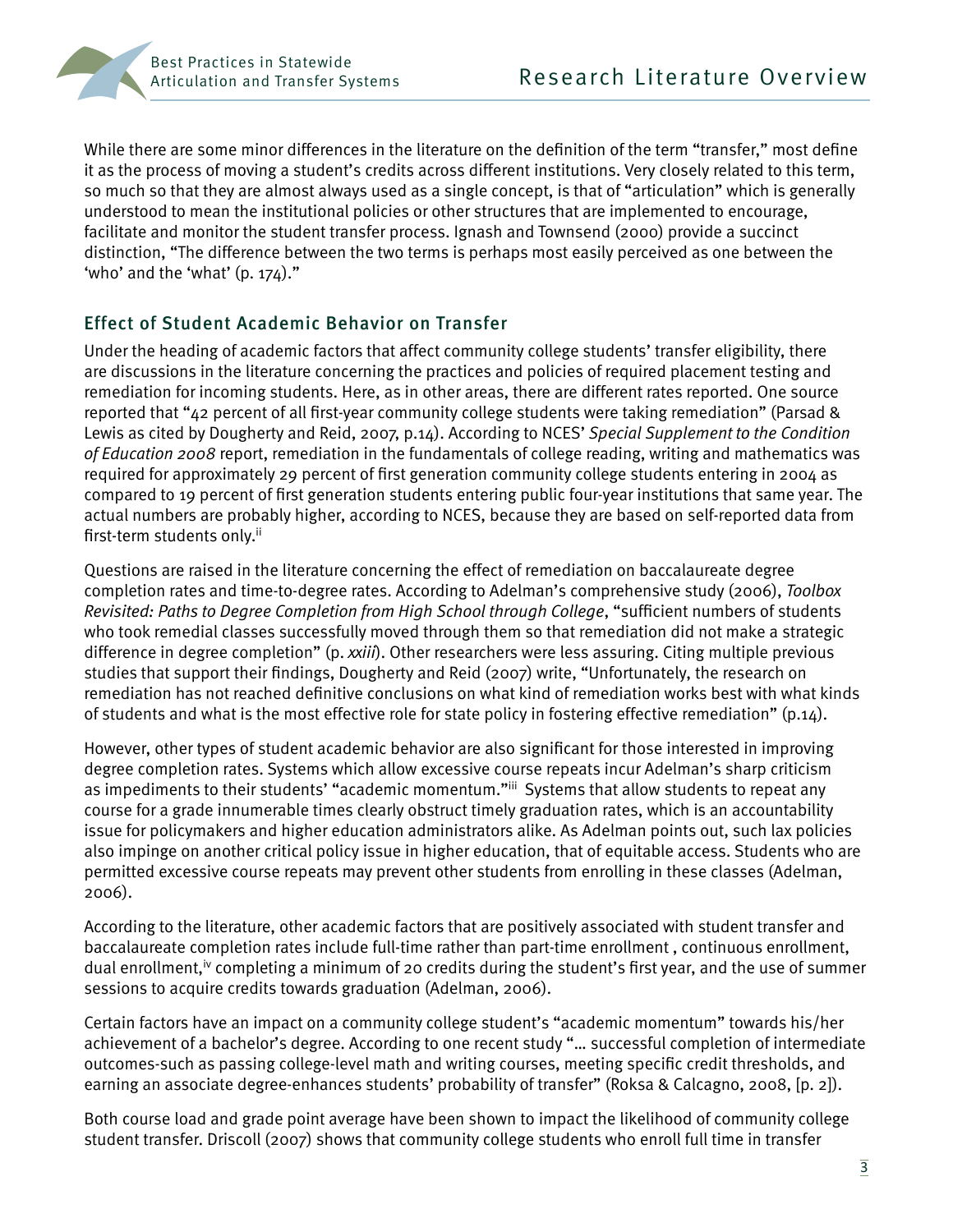

eligible courses in their first semester, and who earn a C average or better in these classes plan to transfer more often than do other students. Similarly, Eddy, Christie, and Rao (2006) provide further support that full time enrollment in the first semester coupled with the completion of an associate's degree are determinants of transfer in traditional age community college students (2006). Gao, Hughes, O'Rear, and Fendley (2002) found that transfer students with 32 or more transferred credits are more likely to earn a bachelor's degree within four years of transferring to a four year institution than are native students (2002). Gao et al. also found that the first term performance of both native and transfer students was the largest determining factor of their subsequent academic performance and ultimate graduation.

Though the three previously cited studies were conducted using either national data sets or quantitative data available to institutional researchers, a study completed by Hagedorn, Lester, Garcia, McLain, and May (2004) used qualitative methods and focused on potential transfer student experiences and perceptions. Perhaps these findings come as cold comfort to transfer students, but they do corroborate the importance of academic performance as a prerequisite to transfer. Many of the students stated that they recognized the necessity of performing well in transfer courses, and feared that these courses (especially math) would prevent them from transferring. Two factors appear to contribute to these fears: a lack of knowledge about support services available at their community college and the strain of paying for tuition and supporting their households while attending college.

Another study, with direct implications for statewide policies on transfer and articulation, was completed by Townsend in 2002. Findings indicate that students who transfer with A.A. degrees tend to have lower grade point averages (3.12) than do students who transfer with either A.S. or A.A.S degrees (3.18). However, students with A.A. degrees tend to graduate at a rate that is much higher and statistically significant compared to students who earned either an A.S. or an A.A.S. Interestingly, the author compares these findings to those from the states of Florida and Georgia and finds that the same pattern is apparent in those states both in terms of grade point average and in graduation rates. These apparently robust findings may have implications for statewide policy, and appear to indicate that requiring an A.A degree prior to transfer may positively influence graduation rates.

A 2007 evaluation of Arizona's statewide articulation and transfer system conducted by Hezel Associates found conflicting evidence regarding the impact on graduation rates of completing an associate's degree. Hezel Associates found that possession of an A.A.S. or A.G.S. was associated with increased likelihood of graduating only when a student also possessed an AGEC – Arizona's general education curriculum. Students with an associate's degree but no AGEC, on the other hand, were no more likely to graduate within two or three years than those who transferred with credits only (Hezel Associates, 2007).

The literature on student transfer also includes a great deal about the need for ongoing statewide data collection and evaluation, comprehensive and accessible transfer and degree completion advising tools for students, as well as special financial incentives to encourage students to continue their education and to complete their four-year degree programs (Anderson, Sun & Alfonso, 2006). Other recommendations from the literature will be discussed below in a section of the components of statewide transfer and articulation systems.

#### **Transfer Directions**

Another prominent topic in the literature concerns the increasingly diverse transfer patterns among college students. While the conventional upward or vertical transfer remains the single most common type, students are increasingly using other options. The next section on transfer rates will discuss the deceptively simple and pivotal metric. The various patterns recognized in a 2001 BPS report demonstrate quickly how dynamic the current student transfer scene has become: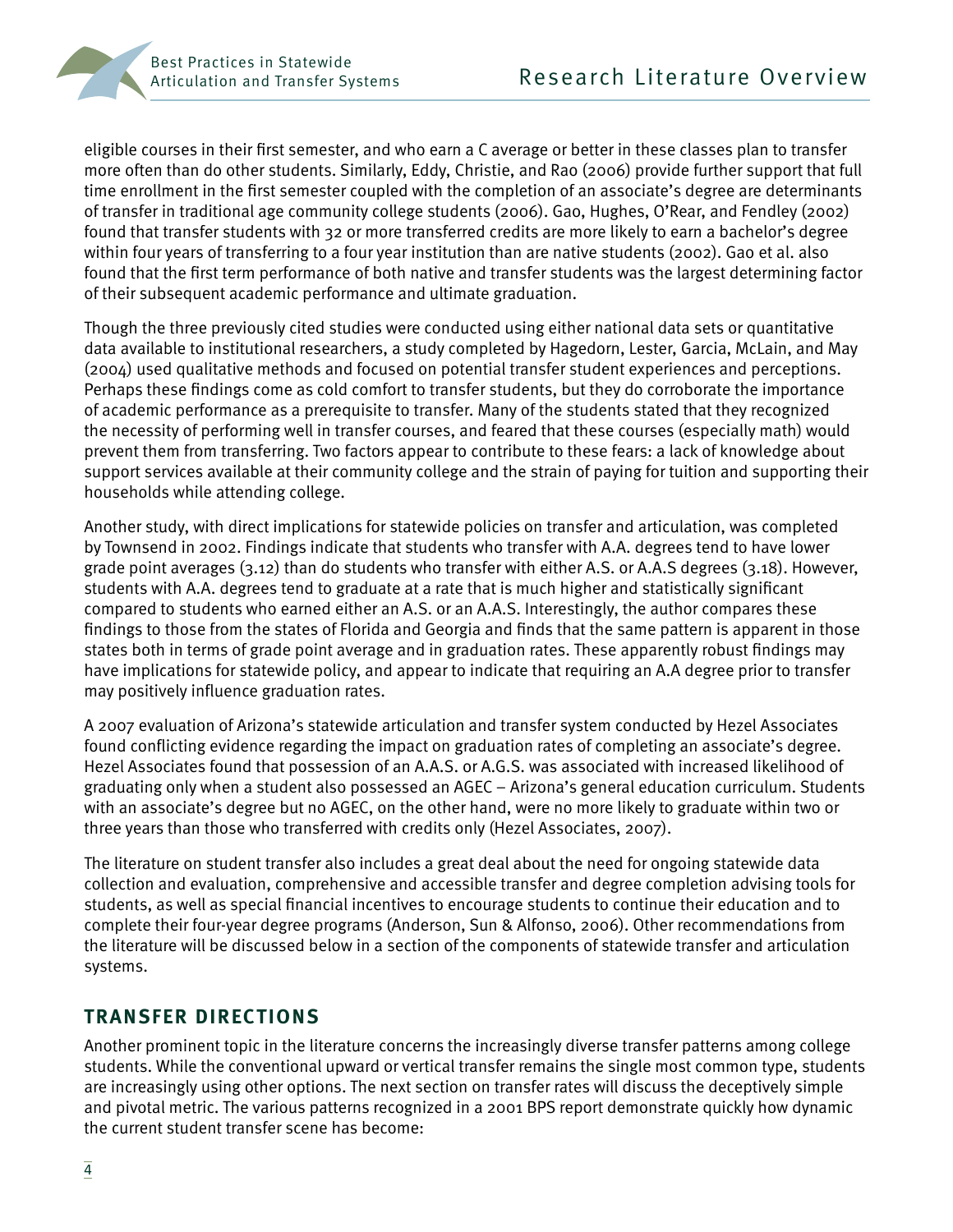

- 25 percent of beginning community college students transferred to a four-year institution (vertical transfer)
- 13 percent of beginning community college students transferred to another two-year institution (lateral transfer)
- 11 percent of beginning four-year college students transferred to a less than four-year institution (reverse transfer)v

Another category of student transfer, known as "swirlers," alternate between two-and four-year institutions and alternate frequently. Some claim that as many as eight percent of enrolled college students follow this pattern, though others believe the rate is much higher (Adelman, 2006, p. *xvi*)<sup>vi</sup>

As to the effect of various patterns on degree completion rates, Adelman's statistical modeling reveals that, even after allowing up to 8.5 years for bachelor's degree completion, "Both the classic community college transfer variable [vertical pattern] and the four-year-to-four-year transfer variable stay in the model with positive contributions to the probability of degree completion of 18 percent and 15 percent respectively, even as the multi-institutional variable [swirling pattern] strengthens with a negative parameter estimate and a restraining influence of 22 percent on the probability of degree completion (Adelman, 2006, p. 72- 73)." In short, vertical transfer and lateral transfer are both associated with increased probability of degree completion, but swirling is shown to have a negative influence.

#### **Measuring Student Transfer and Degree Completion**

While there are many areas of contention in the literature on transfer and articulation, none is more prevalent than that of a key performance metric, the transfer rate. This is because different numerators have been and are used to calculate the rate itself. This results in differing assessments of the actual transfer performance of the community colleges and their students (Roksa & Keith, 2008).<sup>vii</sup>

The alternative numerators include the following:

- Students who transfer after attaining their associates' degrees
- Students who transfer after completing a minimum number of credits but prior to attaining their associates' degrees
- Students who enroll for a second year
- First-time students who enroll full-time
- Students who intend to transfer to a four-year institution as stated prior to their enrollment in the community college
- Students who intend to transfer to a four-year institution as indicated by their enrollment in academic courses or programs (versus occupational or workforce development programs)

The recent work by Doyle (2006) is particularly helpful in examining the effect of the various numerators on the transfer rate. Using 2001 BPS data, which are based on the six-year timeframe for measuring goal achievement, Doyle calculated the transfer rates for students who had the attainment of a bachelor's degree as their goal (66 percent transferred), for students who enrolled in academic coursework (62 percent transferred), for those who enrolled in a second year (63 percent transferred), and for those students who were enrolled full-time in their first college term (72 percent transferred).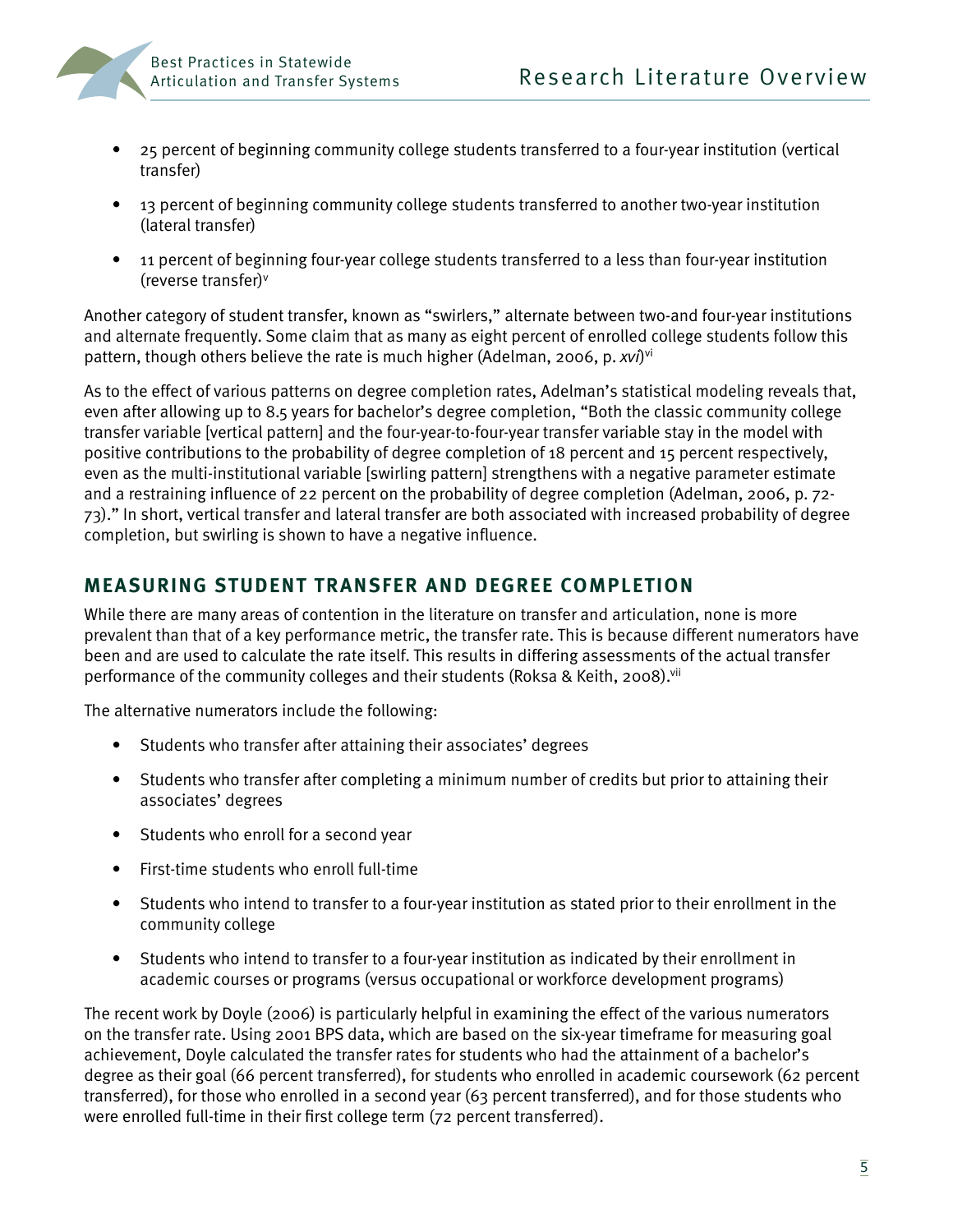

These percentages differ from the lower statistics given on community college transfer rates. For example, Roksa and Calcagno (2008) recently reported "Transfer rates can vary from a low of 25 percent for all firsttime community college students to a high of 52 percent for students who enroll in an academic major and take courses toward a bachelor's degree" (p.6).

Another aspect of Doyle's findings is particularly salient for the purposes of this study. Comparing the degree completion rates for students who had transferred all of their credits to a four-year institution with those who had only some of their credits transferred, Doyle (2006) found that 82 percent of the first group graduated within six years of starting college versus 42 percent in the second group. Furthermore, of those in the second group, another 36 percent were still enrolled and 19 percent had left higher education without a degree.

The Hezel Associates evaluation of Arizona's transfer and articulation system also found that over the five year period after which Arizona's transfer system was put into effect, "…students from each succeeding year graduated with almost two and a half fewer credits than those from the year before, holding all other variables constant." Thus, over the five year period the Arizona transfer and articulation system helped transfer students to decrease the number of credits at graduation by approximately 12 credits – or nearly one full semester (Hezel Associates 2007).

The literature recognizes that to increase the number of credits transferred by community college students to public four-year institutions more is required than diligence on the part of individual students and their colleges and universities. As stated in the introduction, states have an interest in having an educated workforce and citizenry. As such, states have a responsibility to improve the process of transfer of student credit. The American Association of Community Colleges and the American Association of State Colleges and Universities (2004) issued a joint report, "Improving Access to the Baccalaureate," which acknowledges that "the troubling aspect for many educational leaders …is finding ways to bridge the gap between the community college and the university (p.11)."

The mechanism used most often by states to bridge this gap is a statewide transfer and articulation agreement. Citing Adelman, Townsend and Ignash (2000) acknowledge that "Given the likelihood that the majority of today's college students will transfer two or more times, it is imperative that states have articulation agreements that facilitate this transfer (p.4)."

#### **Previous State-By-State Studies of Transfer and Articulation Systems**

There have been several major research studies done on statewide transfer and articulation agreements, documenting their various aspects. Insofar as these works are foundational for this study, a review of their basic approach and key findings is in order here.

An early study, done by Ignash and Townsend (2000), surveyed leaders at the state educational agencies and local community college levels concerning the directions of student transfer, the segments involved, the components of the transfer agreements and the degree of faculty involvement in creating and maintaining the agreements. The survey results were assessed in light of "seven guiding principles for establishing strong statewide articulation agreements …identified from the literature and from state-level policies during the pilot phase of this research [p.3]."

The core principles, to which much of the subsequent scholarship literature makes reference, are as follows (Ignash & Townsend, 2000, p. 176-179):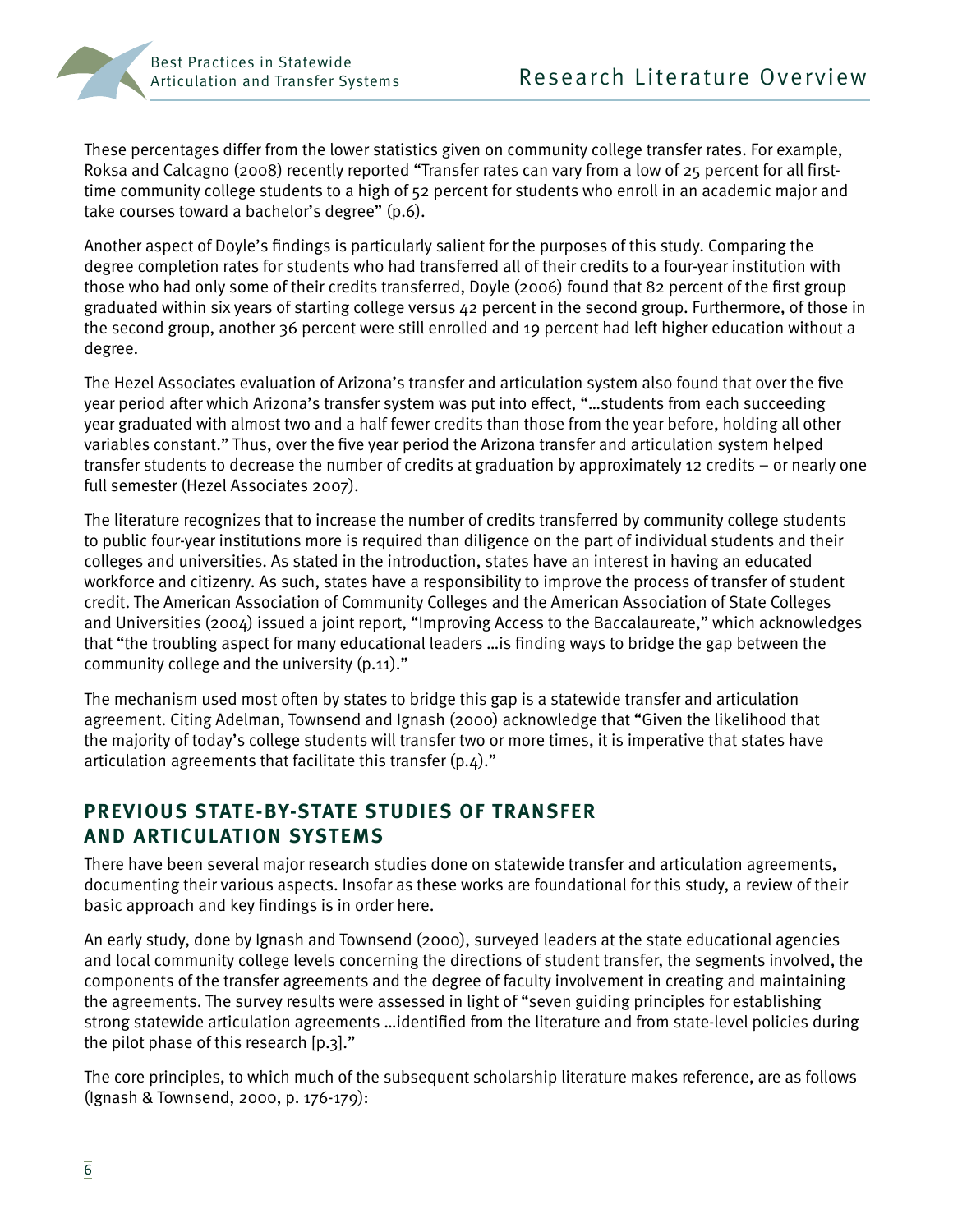

- Associate and baccalaureate degree-granting institutions are equal partners in providing the first two years of baccalaureate degree programs.
- Transfer students should be treated comparably to 'native' students by the receiving institutions.
- Faculty from both the two-year and four-year institutions have primary responsibility for developing and maintaining statewide articulation agreements.
- Statewide articulation agreements should accommodate those students who complete a significant block of coursework (such as the general education requirements) but who transfer before completing the associate degree.
- Articulation agreements should be developed for specific program majors.
- A state's private institutions should be included in statewide articulation agreements.
- A statewide evaluation system should monitor the progress and completion of transfer students.

Applying these criteria or principles, the authors found at that time that "only about half of agreements reflect awareness that students transfer in several directions, not just upwardly vertical,…that almost threequarters (71 percent) of states had developed agreements for transfer of a general education core," and that few states' agreements included private institutions or articulation agreements for academic program majors.

The following year, ECS (2001) published its own survey of transfer and articulation policies, documenting the authorizing legislation (if any), type of statewide cooperative agreements (if any), ill transfer data reporting mechanism, availability of student transfer incentives and rewards,<sup>ix</sup> and the existence of statewide articulation guides, common general education cores and common course number systems. The last five parameters are frequently mentioned in the literature as helpful ways to achieve the statewide transfer and articulation agreement's main purpose of facilitating and preserving student transfer credit.

In summarizing their research results, ECS (2001) found that

- Thirty states have legislation on transfer
- Forty states have cooperation agreements in place
- Thirty-three states reported transfer data
- Eighteen states offered transfer incentive and rewards
- Twenty-six states offer statewide articulation guides
- Twenty-three states have a common core curriculum
- Eight states have a common course numbering system.

In 2007, the Alliance for Equity in Higher Education and the Institute for Higher Education Policy launched the National Articulation and Transfer Network (NATN), an information clearinghouse containing a "matrix" of statewide articulation and transfer policies as well as other resources for educational researchers, policymakers and students.<sup>x</sup> As described on the website (www.natn.org), the NATN includes "the identification of legislation pertaining to student and credit transfer, highlights of how some state policies have translated into practice, and brief descriptions with web addresses for each state's articulation and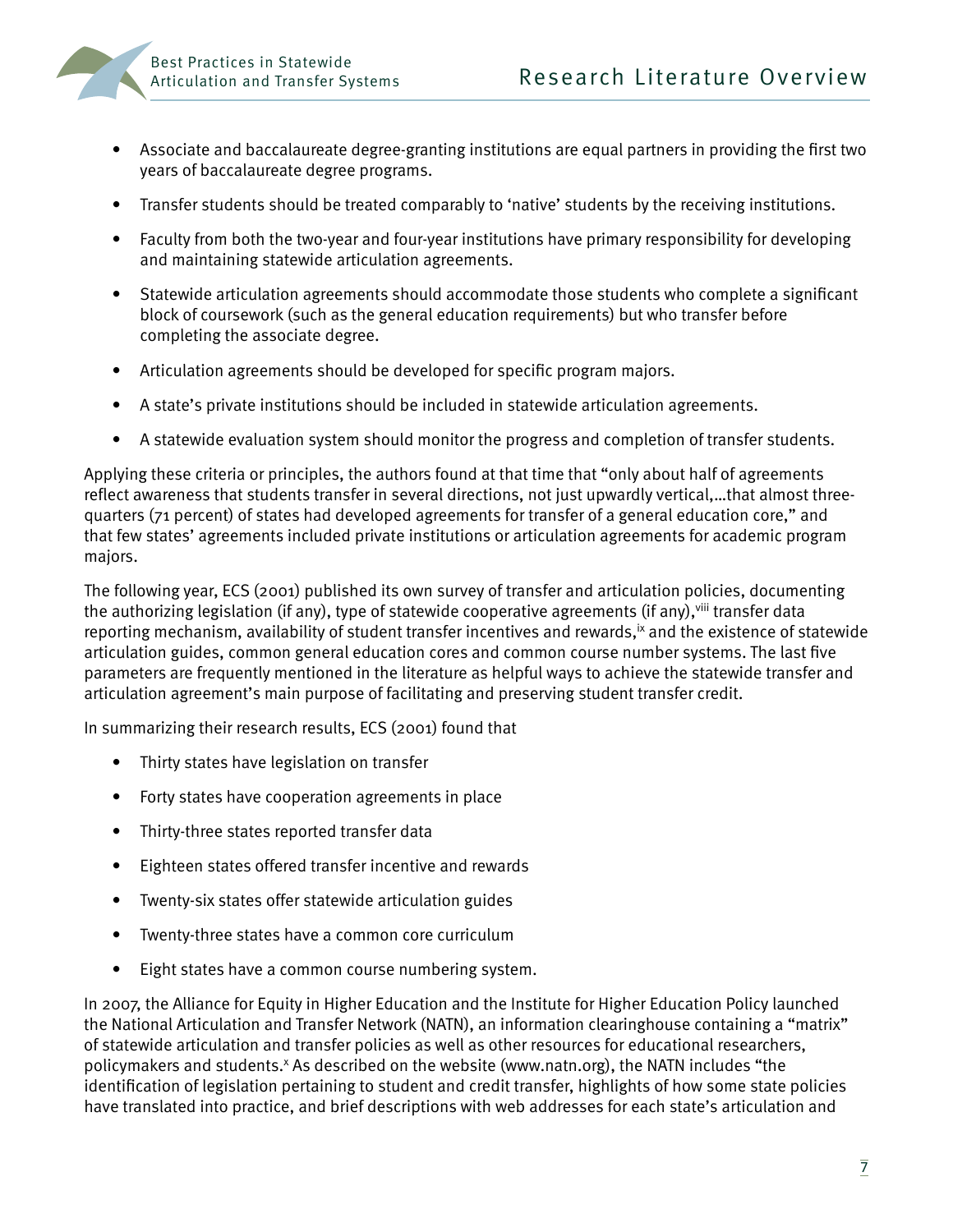

transfer websites, where identified. Finally the matrix includes recent relevant actions and/or reports where applicable."

The final study done on each state's transfer and articulation system is provided on the current website of the American Association of Collegiate Registrars and Admissions Officers. The website contains its own listing of individual states' transfer and articulation websites and information on authorizing legislation, if any, as well as other items of interest such as information on online and course articulation tools.

#### **Components of Statewide Transfer and Articulation Systems**

The literature on statewide transfer and articulation systems discusses some or all of the following as recommended components:

- General education common core curriculum
- Common course numbering system
- Statewide transfer and articulation agencies or committee whose members include faculty representatives from both two- and four-year institutions as well as state governing boards "to ensure that state and institutional policies work together (SREB, 2007, p. 3)
- Transfer guides and other web-based tools such as online course catalogs and degree audit tools which allow students, advisors, faculty and others easy access
- Integrated student unit record data system that enables the tracking of student's progress across different institutions in the state
- Specific performance goals and measurements for student transfers that apply to both two- and four-year institutions and that link institutional funding to performance outcomes (Anderson, Sun & Alfonso, 2006, 278)
- Use of financial aid as a tool to promote vertical transfer (Wellman, 2002, 45-46)
- Academic program articulation agreements, including those that focus on high demand careers
- Designated transfer advising service centers at both sending and receiving institutions (Daun-Barnett and Overton-Atkins, 2006)

#### **Overview of Statewide Transfer and Articulation Agreements**

Though initially such agreements were voluntary arrangements between individual community colleges and universities, states have gradually assumed a major role in formulating and formalizing statewide policy agreements. As chronicled by Roksa and Keith (2008): "Notably, although no state statutes contained information regarding articulation in 1960, 30 states had some legislation regarding the movement of students between higher education institutions by 2004. Twenty-five of these 30 states enacted legislation that codifies and/or references the establishment of statewide plans to ensure the transfer of course credits for academic work completed at public colleges pursuant to the requirements of the first two years of college  $(p. 236)."$ 

Generally, the main purpose of statewide transfer and articulation agreements are "to facilitate students' transitions across state higher education institutions by preventing the loss of credits within specified parameters (Roksa & Keith, p. 236)." Here too one finds a great deal of variety in the type of agreements and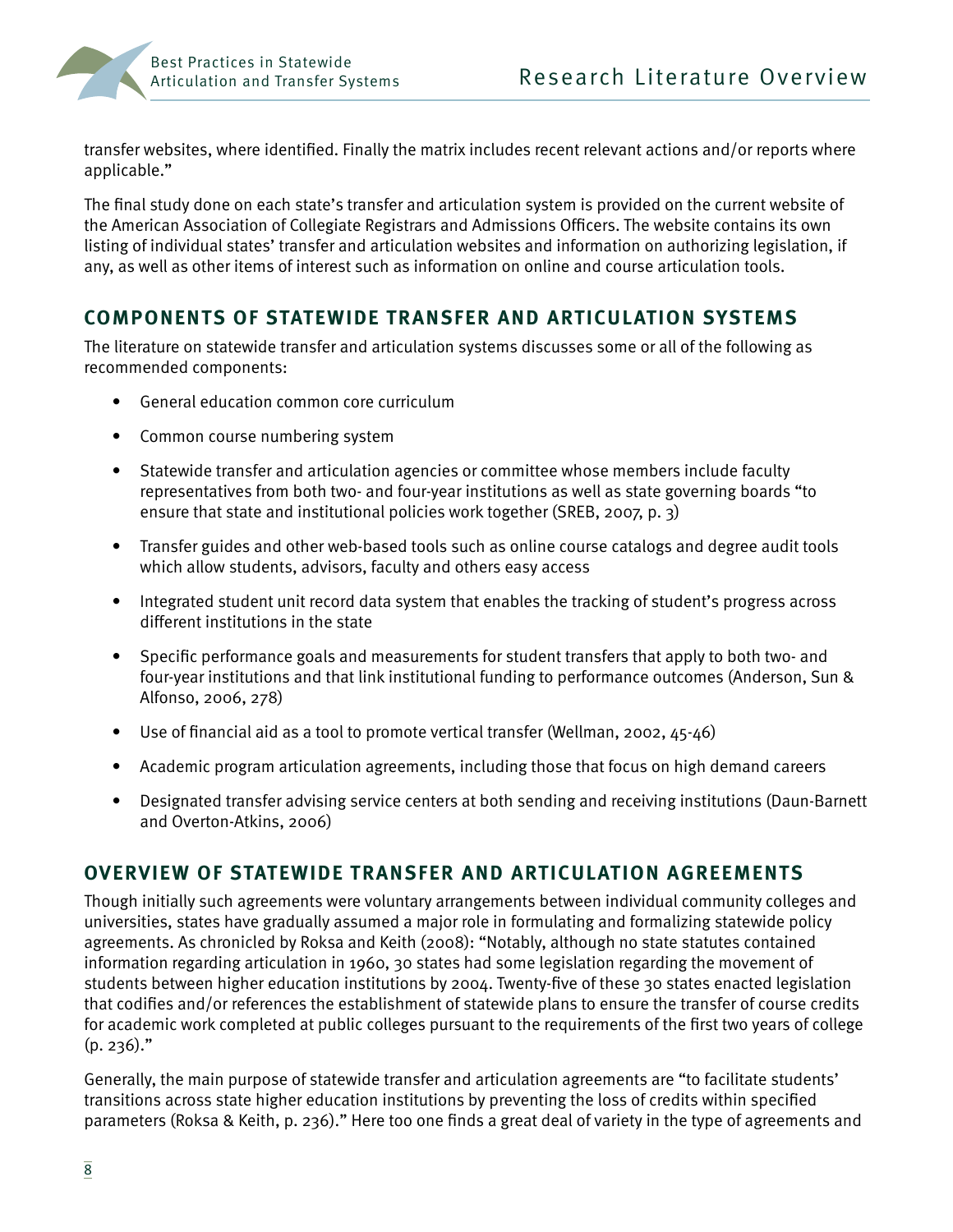

in the parameters selected. Some agreements are not legislatively mandated; others are. Some apply to only certain transfer directions while others encompass the widest range of student mobility patterns described above. Some agreements pertain only to students who obtained a specific type of associate degree while others make no such distinction. There is some evidence that significant numbers of community colleges students who transfer do so before earning their associates degrees.<sup>xi</sup>

Most statewide transfer and articulation agreements apply to only public higher education institutions, though some do include four-year private institutions and for-profit institutions. Another distinguishing and important feature of these agreements concerns the locus of administrative oversight and governance structures. Some states use an institutional structure, with individual boards for each state college and university. Others use a segmented approach, with separate statewide boards for four-year public institutions and for two-year public institutions. At times, there are local community college boards as well. Some states have taken an integrated approach with a single entity governing all of the state's institutions to which the different segment's coordinating entities report (Wellman, 2002, p. 39).

Content of the legislated policies can differ dramatically from state to state. Some state- level policies (those of California<sup>xii</sup> and Florida<sup>xiii</sup>) are extremely detailed in scope and scale, with clearly defined procedures at every level of the transfer process. Some states' (Colorado, xiv Kansas, xv Kentucky, xvi Missouri, xvii Virginia, xviii and Wisconsin<sup>xix</sup>) policies call for the implementation of transfer and/or articulation policies, but place authority for the development and implementation of the policies with another state level authority such as a board of regents, board of governors, higher education commission, or some other organization. Some states (Illinois, $x^x$  New York, $x^x$  and Wyoming $x^{x^i}$ ) simply call for the development of transfer and/or articulation policies but define very few requirements, and do not specify an organizing body to further develop these policies. There are states (Alaska, Delaware, Georgia, Hawaii, Idaho, Iowa, Montana, North Dakota, and Vermontxxiii) which have no legislated transfer or articulation policy, and states (Indiana, possibly Michigan, and Mississippixxiv) which appear to have recently repealed related legislation.

With the exception of Delaware, Mississippi, and Vermont, all of the states with no legislated policy have some other type of agreement in place covering articulation and/or transfer. Within Vermont, some individual institutions and academic departments in have created agreements among themselves.<sup>1</sup> All of the states address the issue of transfer and articulation in some way; although the level of mandate ranges from legislation to departmental agreements and the level of specificity ranges from detailed to vague.

### **Conclusions**

The scholarly studies on statewide transfer and articulation agreements did not find evidence of the agreements' effectiveness on student transfer rates, retention rates or rates of and time-to-degree completion (Adelman, 2006, p. 85; Anderson, Sun & Alfonso, 2006, p.265; Hagedorn, [2005], 9; Roksa & Keith, 2008, [p.249]).

These authors do acknowledge that such agreements take time to take effect and that the data used to evaluate the performance of the agreements are themselves flawed. As mentioned earlier, national databases limit who gets counted. With so many part-time students in the public higher education system and sizable numbers of first-time college students over 26 years old, data collection that excludes these populations or fails to factor their non-traditional attendance patterns in their formulas can and has been criticized as misleading.

<sup>1</sup> Education Commission of the States (2001) retrieved January 19, 2009 from http://www.ecs.org/clearinghouse/23/75/2375.htm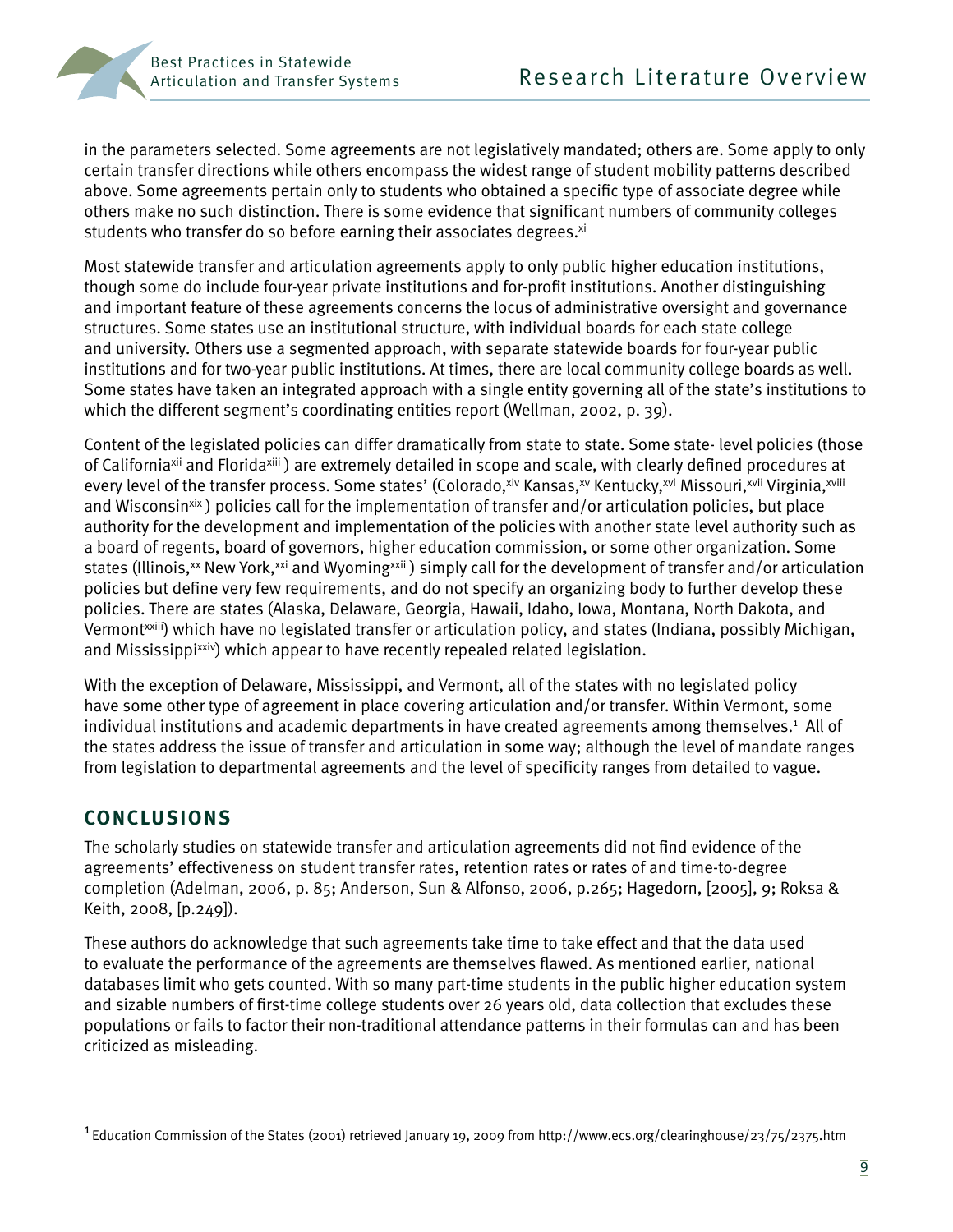

Another limitation of the existing data results from the practice of counting only 'native' students in the calculation of graduation rates of four-year public institutions. The exclusion of transfer students from the calculation of this important performance metric also raises questions about the validity of institutional, state-level or national databases that rely solely on this information.

As mentioned in a previous section, academic strategies have been incorporated into statewide transfer and articulation systems. But as encouraging as the research is on their effectiveness, neither these strategies nor the statewide transfer and articulation policy agreements that include them have been sufficient to raise either community college student retention or degree completion rates to satisfactory levels. One explanation is that despite these structural interventions, "…students weigh current labor market conditions, their own propensity for schooling, and their financial, personal and family needs when making enrollment decisions (Goldhaber, Gross & DeBurgomastor, p. 21)."

Wellman's study (2002) offers a different perspective on the issue: "To focus on statewide performance as well as accountability, the state needs policies that relate funding and accountability to academic strategies (p. 45)." Based on her research, Wellman (p. *vi-vii*) argues

The research shows that there is not much difference between the high-performing and lowperforming states in many of their basic approaches to transfer policy. All have paid a good deal of attention to the academic policy aspects of transfer, and have comparable policies in place concerning core curriculum, articulation agreements, transfer of credit, and statewide transfer guides (including web-based catalogues). The key difference between the three high-performing states and the others seems to lie in the statewide governance structure for higher education. Arkansas, New Mexico, and Texas [low-performers] have institutional governing structures, whereas Florida, New York, and North Carolina [high-performers] have stronger statewide governance capacities. All three of the high-performing states also do a better job of using data as a tool to improve transfer performance, including state-level feedback to campuses about their performance relative to others.

However, there is some indication in the literature that that does not happen. One recent study reported that of the 50 states surveyed, no state-level official reported "a high degree of use of community college performance data by state government." Furthermore, community college leaders also did not make much use of state-level data contrary to the expectations of state higher education officials and policymakers (Dougherty & Reid, 2007, p.28).

With this in mind, the present study of statewide transfer and articulation systems is undertaken with the expectation that our findings will improve state policymakers' understanding and use of best practices in this area.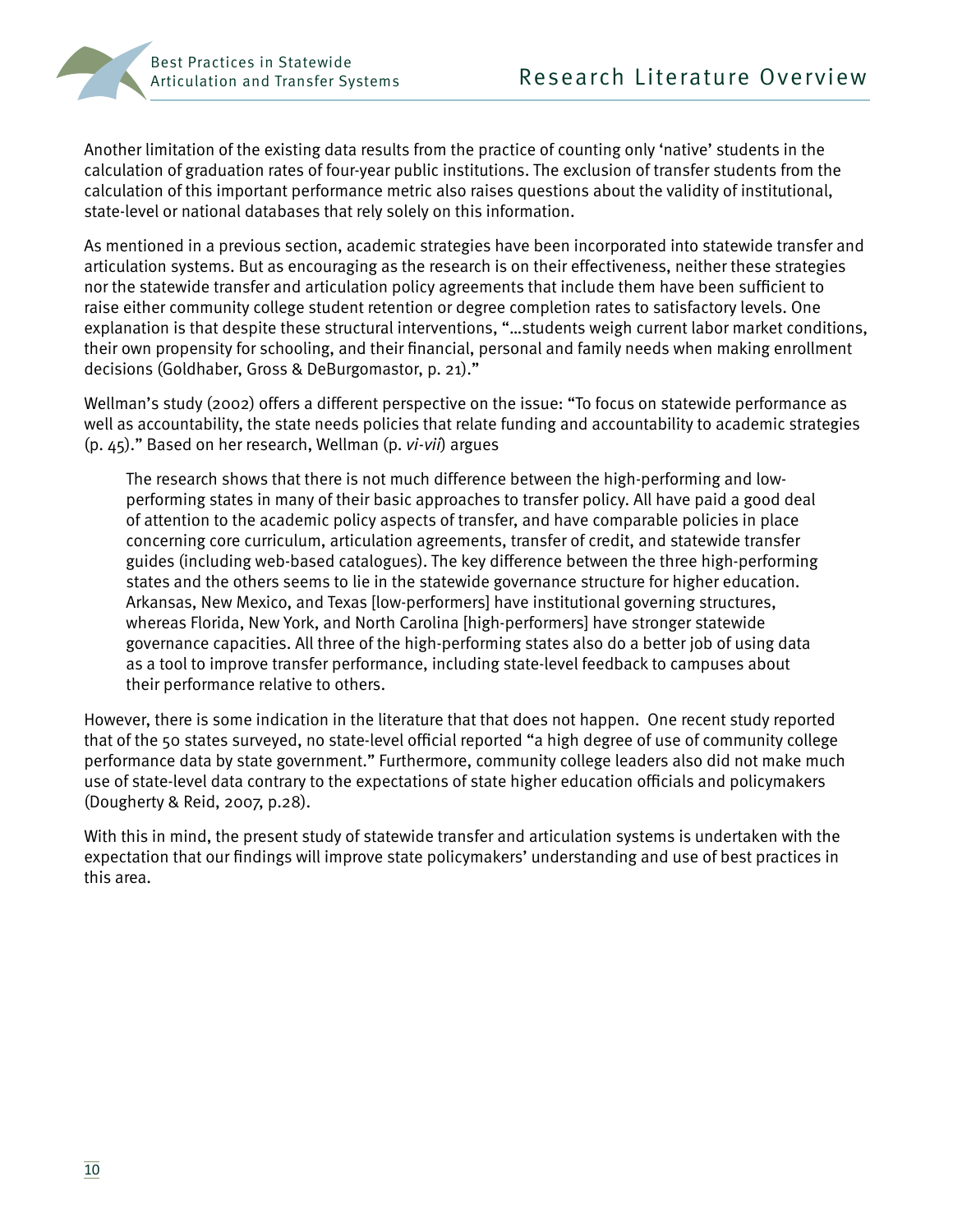

#### **Endnotes**

i It should be noted that the formula used by NCES to calculate graduation rates is based on the expectation that students will complete their degree in 150% of standard program length, i.e. within six years of starting coursework towards a bachelor's degree. Given that 62 percent of community college students and 27 percent of public four-year students are enrolled part-time (NCES, 2008), questions have been raised about the value of the current time-to-degree formula to which institutional funding is pegged by many states.

ii Another reason to treat these remediation numbers with caution is the fact that, in some states, all remediation work is offered only at two-year institutions (NCES, 2008, p.11).

iii Academic momentum refers to those educational milestones or transition points in a student's career that propel a student towards their academic goal attainment, including degree completion.

iv Although there is some recent evidence that "the persistence or attainment rate for students who alternated between full- and parttime attendance was higher than either those for full-time and part-time students (NCES, 2008, p.22)."

v These statistics were cited on the Education Commission of the States website, www.communitycollegepolicy.org/html/toolkit/ articulation/facts.asp. Retrieved December 2, 2008.

vi Adelman's data exclude adults who enroll after age 26 who, arguably, would increase the number of swirlers.

vii The lack of uniformity in this critical matter is a serious impediment to institutions, researchers and the states who attempt to evaluate the effectiveness of different institutions and segments within higher education as well of the various student success initiatives within and across states (Wellman, 2002, p. 3)

viii ECS' website on Transfer and Articulation defined cooperative agreements as "agreements that can sometime take the place of legislation if there is no official policy towards transfer and articulation. Commonly, these agreements are formulated on a courseby-course, department-to-department, or institution-to-institution basis"

<sup>ix</sup> The examples of these incentives and rewards given on the website were "financial aid, guaranteed transfer of credit or priority admission as a transfer student."

x Particularly noteworthy is the NATN Student Portal, described as "an educational online tool designed to address the needs and concerns of all students." The Portal provides basic information on the basics of the transfer process and on the general education core curriculum.

xi Based on 1996 NCES data, the Education Commission of the States reports that "65 percent of all community college students transfer prior to earning their associates' degrees." http//www.ecs.org/html/issue.asp?print=true&issueID=220&subIssueID=0. Retrieved December 4, 2008.

xii California Statutes retrieved on January 19, 2009 from http://www.leginfo.ca.gov/cgi-bin/calawquery?codesection=edc&codebody  $=$  $8$ hits $=$  $20$ 

xiii Florida Statutes retrieved on January 20, 2009 from http://www.leg.state.fl.us/Statutes/index.cfm?App\_mode=Display\_ Statute&URL=Ch1007/titl1007.htm&StatuteYear=2008&Title=%2D%3E2008%2D%3EChapter%201007

xiv Colorado Statutes retrieved on January 19, 2009 from http://www.michie.com/colorado/lpext.dll?f=templates&fn=main-h.htm&cp

xv Kansas Statutes retrieved on January 21, 2009 from http://www.kslegislature.org/legsrv-statutes/getStatute.do

xvi Kentucky Statutes retrieved on January 21, 2009 from http://www.lrc.ky.gov/KRS/164-00/296.PDF

xvii Missouri Statutes retrieved January 22, 2009 from http://www.moga.mo.gov/statutes/C100-199/1730000005.HTM

xviii Virginia Statutes retrieved January 22, 2009 from http://legis.state.va.us/Laws/CodeofVa.htm

xix Wisconsin Statutes retrieved January 22, 2009 from http://nxt.legis.state.wi.us/nxt/gateway.dll?f=templates&fn=default. htm&d=stats&jd=ch.%2036

xx Illinois Statutes retrieved January 21, 2009 from http://www.ilga.gov/legislation/ilcs/ilcs4.asp?DocName=011008050HArt%2E+II& ActID=1150&ChapAct=110%26nbsp%3BILCS%26nbsp%3B805%2F&ChapterID=18&ChapterName=HIGHER+EDUCATION&SectionID= 50185&SeqStart=600000&SeqEnd=4200000&ActName=Public+Community+College+Act%2E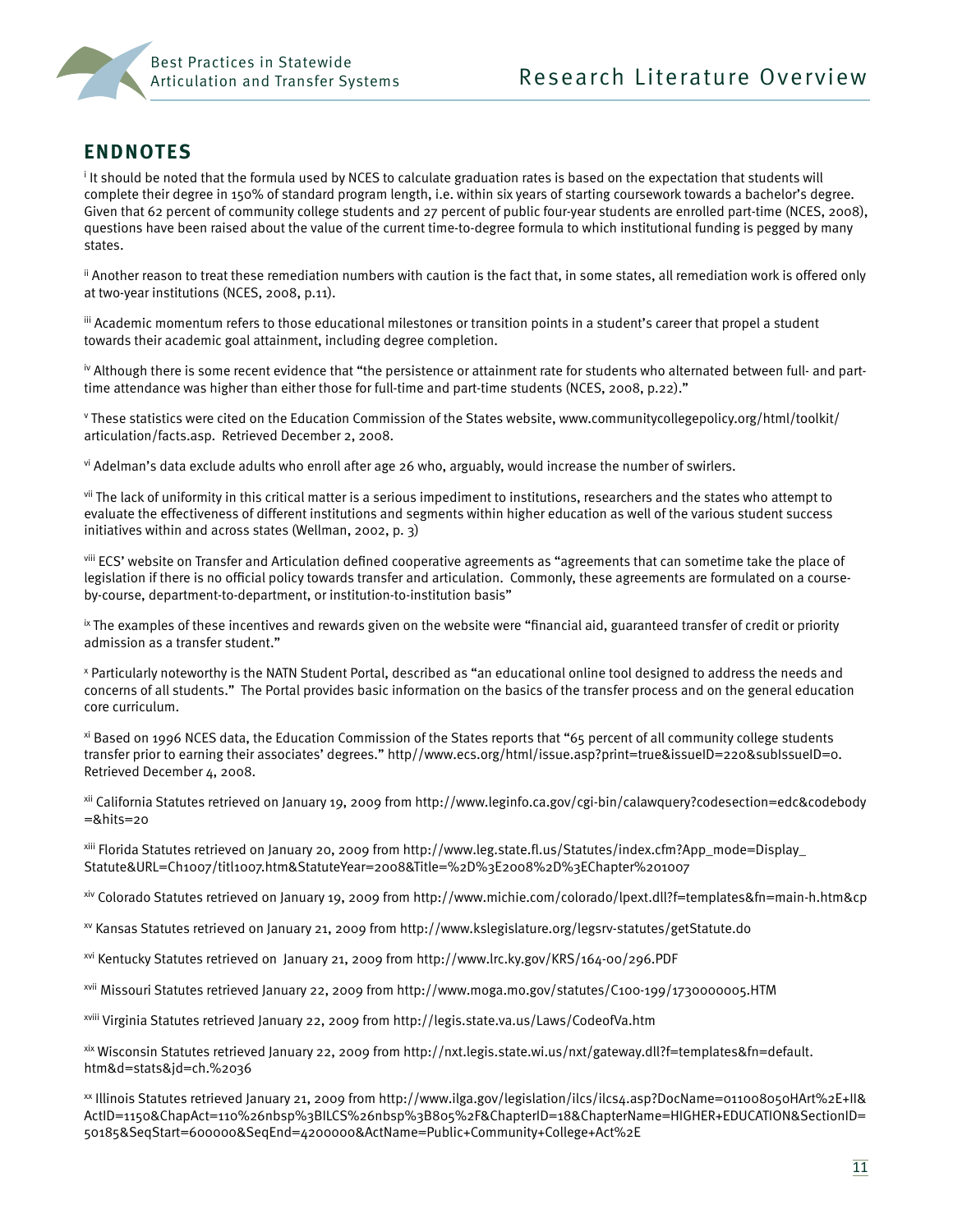

xxi New York Statutes retrieved January 22, 2009 from http://public.leginfo.state.ny.us/menugetf.cgi?COMMONQUERY=LAWS

xxii Wyoming Statutes retrieved January 23, 2009 from http://legisweb.state.wy.us/statutes/statutes.aspx?file=titles/Title21/Title21. htm

xxiii Cross referenced with three sources, Education Commission of the States (2001) retrieved January 19, 2009 from http://www. ecs.org/clearinghouse/23/75/2375.htm; State Articulation and Transfer Policy, National Transfer and Articulation Network (2007) retrieved January 5, 2009 from http://www.natn.org/assets/files/StateATransferPolicy2.pdf; and American Association of Collegiate Registrars and Admissions Officers, Transfer and State Articulation Websites retrieved January 19, 2009 from http://www.aacrao.org/ pro\_development/transfer.cfm

xxiv Cross referenced from each state's statutes (Maine Statutes retrieved January 21, 2009 from http://www.mainelegislature.org/ legis/statutes/ Indiana Statutes retrieved January 21, 2009 from http://www.in.gov/legislative/ic/code/ Michigan Statutes retrieved January 21, 2009 from http://www.legislature.mi.gov/(S(jorsj555jmqxzp45mtjes42z))/mileg.aspx?page=home Mississippi Statutes retrieved January 21, 2009 from http://michie.com/mississippi/lpext.dll?f=templates&fn=main-h.htm&cp=)and three sources, Education Commission of the States (2001) retrieved January 19, 2009 from http://www.ecs.org/clearinghouse/23/75/2375.htm; State Articulation and Transfer Policy, National Transfer and Articulation Network (2007) retrieved January 5, 2009 from http://www. natn.org/assets/files/StateATransferPolicy2.pdf; and American Association of Collegiate Registrars and Admissions Officers, Transfer and State Articulation Websites retrieved January 19, 2009 from http://www.aacrao.org/pro\_development/transfer.cfm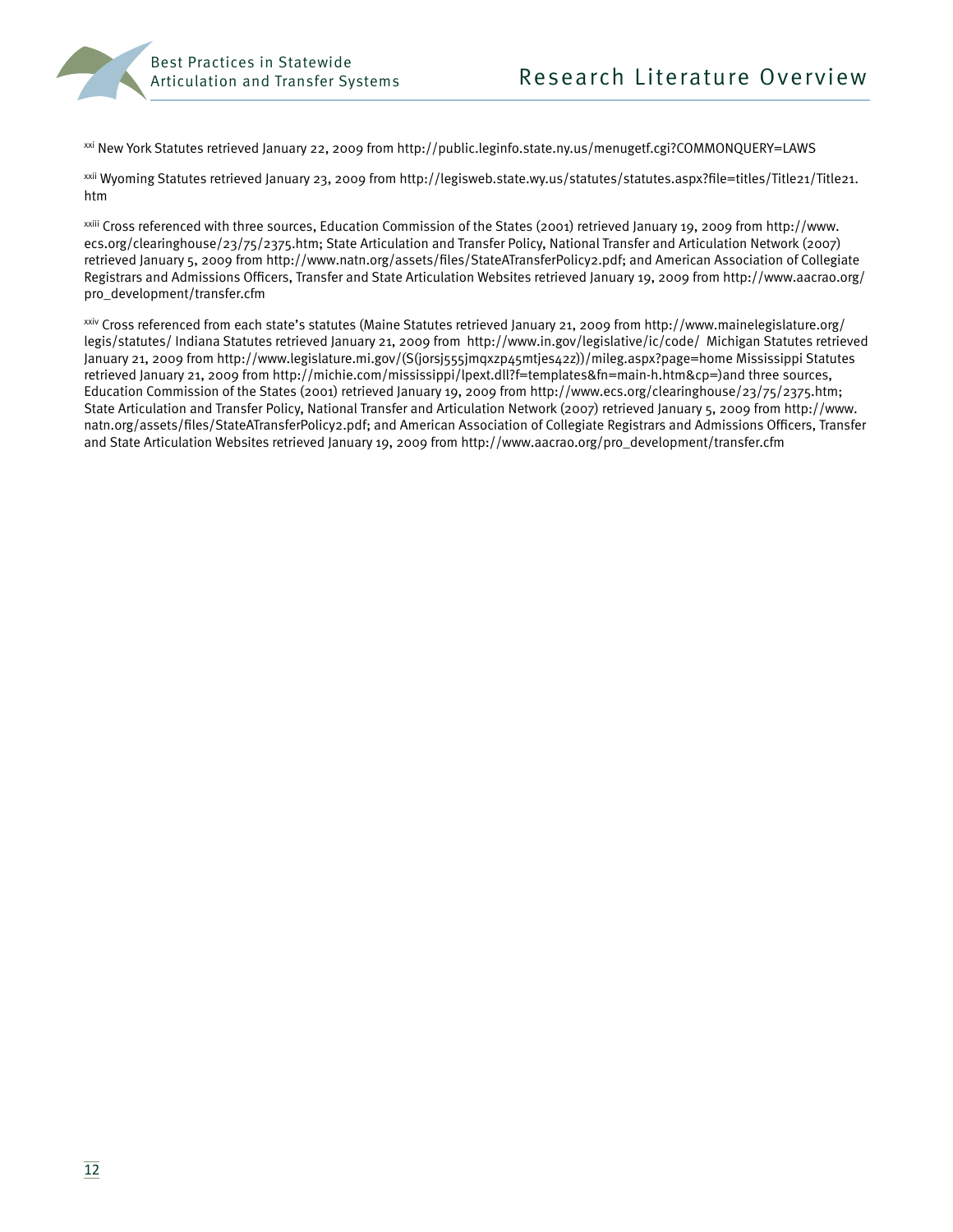

### **Works Cited**

Adelman, C. (2006). *The toolbox revisited: Paths to degree completion from high school through college.* Washington, DC: U.S. Department of Education.

American Association of Community Colleges & American Association of State Colleges and Universities. (2004). *Improving access to the baccalaureate*. Retrieved December 2, 2008 from http://www.pathtocollege. org/pdf/Lumina\_Rpt\_AACC.pdf.

Anderson, G. M., Sun, J. C., & Alfonso, M. (2006). Effectiveness of statewide articulation agreements on the probability of transfer: A preliminary policy analysis. *The Review of Higher Education, 29(3)*, 261-291. Retrieved December 15, 2008, from Academic Search Premier database.

Bailey, T., Crosta, P., & Jenkins, D. (2006). *What can student Right-to-Know graduation rates tell us about community college performance?* (CCRC Working Paper No. 6). New York: Columbia University, Teachers College, Community College Research Center. Retrieved December 11, 2008 from http://www.ccrc. tc.columbia.edu/Publication.asp?UID=498.

Daun-Barnett, N. & Overton-Atkins, B. (2006). *Transfer and articulation: Asset or challenge?* Retrieved January 5, 2009 from http://www.natn.org/assest/files/LUMINASTUDY.pdf.

Doyle, W. (2006). Community college transfers and college graduation: Whose choices matter most? *Change*, May/June issue. Retrieved December 2, 2008 from http://www.carnegiefoundation.org/change/sub. asp?key=98&subkey=1711.

Dougherty, K.J. & Reid, M. (2007). Fifty states of Achieving the Dream: State policies to enhance access to and success in community colleges across the United States. Retrieved December 4, 2008 from http://www. ccrc.tc.columbia.edu/ContentByType.asp?=1.

Driscoll, A. (2007). *Beyond access: How the first semester matters for community college students' aspirations and persistence*. Davis, CA: Policy Analysis for California Education. (ERIC Document Reproduction Service, ED498154). Retrieved January 23, 2009 from ERIC database.

Eddy, P., Christie, R., & Rao, M. (2006). Factors affecting transfer of "traditional" community college students. *The Community College Enterprise, 12(1)*: 73-93.

Education Commission of the States. *Policy toolkit: Articulation & transfer quick facts*. Retrieved December 3, 2008 from http://www.communitycollegepolicy.org/html/toolkit/articulation/facts.asp.

Education Commission of the States. (2001). *StateNotes: Articulation and transfer policies*. Retrieved December 4, 2008 from http://www.ecs.org/clearinghouse/23/75/2375.htm.

Gao, H., Hughes, W., O'Rear, M., & Fendley, W. (2002). *Developing structural equation models to determine factors contributing to student graduation and retention: Are there differences for native students and transfers?* Paper presented at Forum of the Association for Institutional Research, Toronto, Canada. (ERIC Document Reproduction Services, ED478834). Retrieved January 23, 2009 from ERIC database.

Goldhaber, D., Gross, B., & DeBurgomaster, S. (2008). *Community colleges and higher education: How do state transfer and articulation policies impact student pathways?* Center on Reinventing Public Education, Seattle, WA. Retrieved January 28, 2009 from http://www.crpe.org/cs/crpe/view/csr\_pubs/228.

Hagedorn, L.S. (2006). *Community college student inefficiency: The case of backtracking*. (CCTI Alert Report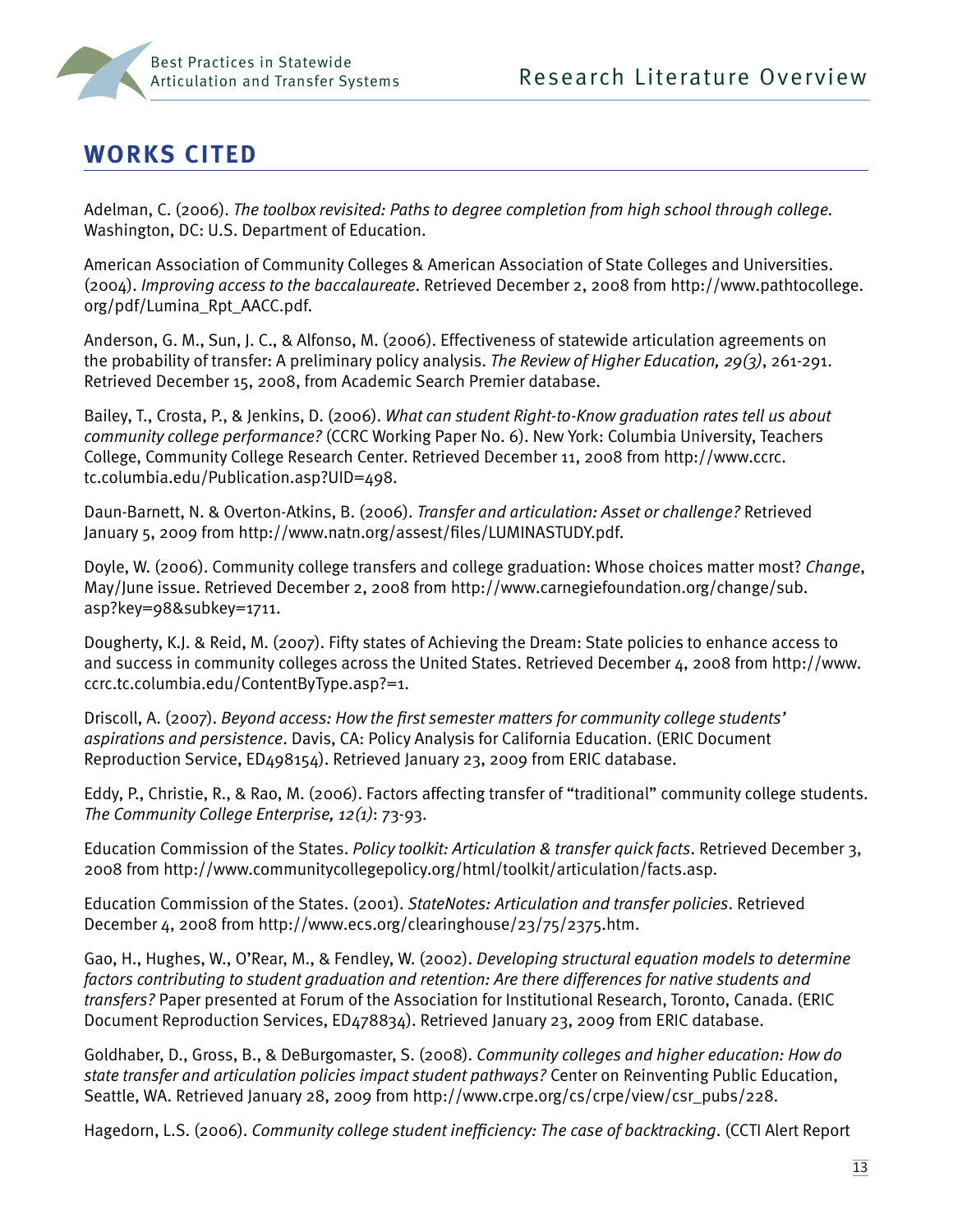No. 30). National Articulation and Transfer Network. Retrieved January 5, 2009 from http://natn.org/assets/ files/CCTIALERT2.pdf.

Hagedorn, L.D. [2005]. *How to define retention: A new look at an old problem*. Transfer and Retention of Urban Community College Students Project. Retrieved January 12, 2009 from http://www.education.ufl.edu/ Leadership/ihe/TRUCCS/Files/How\_To\_Define.pdf.

Hagedorn, L., Lester, J., Garcia, H., McLain, M., & May, A. (2004). *Transfer center stories: A mission, a plan, or missed opportunities*. Transfer and Retention of Urban Community College Students (TRUCCS). (ERIC Document Reproduction Services No. ED493675). Retrieved January 23, 2009 from ERIC database.

Hezel Associates (2007). *Evaluation of Arizona's Transfer Articulation System*. Retrieved February 2, 2009 from http://www.aztransfer.com/Hezel.

Ignash, J. M. (2008). *"Hello…Is anyone out there?" An E-journal study of the transfer process as students experience it*. Urban Transfer Research Network. Paper presented to the Association of Institutional Research Annual Forum, Seattle, WA. Retrieved December 2, 2008 from http://www.utrn.coedu.usf.edu/documents/ AIR2008EJournalPaper52608\_000.doc.

Ignash, J. M. & Townsend, B. K. (2001). Statewide transfer and articulation policies: Current practices and emerging issues. [Electronic version]. In B. K. Townsend and S. B. Twombly (Eds.), *Community colleges: Policy in the future context*, (pp. 173-192). Retrieved December 16, 2008, from Academic Search Premier database.

Ignash, J.M. & Townsend, B. K. (2000). Evaluating state-level articulation agreements according to good practice. *Community College Review, 28(3)*, 1-21. Retrieved December 15, 2008 from Academic Search Premier database.

Jaschik, S. [2008]. Gates foundation to spend big on community colleges. Retrieved December 5, 2008 from http://www.insidehiered.com/news/2008/11/12/gates.

Kirkpatrick, H., Fung, T., Simon, J. F., & Smith, S. , (Eds.). (2008). *Annotated bibliography of research and research-related literature on college student transfer 2000-2008*. Retrieved December 3, 2008 from http:// www.transferinstitute.unt.edu//pdf/resources/summit/annotated\_bib\_final\_. with\_ToC\_and\_index.pdf.

Kisker, C. B. (2007). Creating and sustaining community college-university transfer partnerships. *Community College Review, 34(4)*. Retrieved January 9, 2009 from Academic Search Premier database.

Mosholder, R. S. & Zirkle, C. J. (2007). Historical trends of articulation in America: A review of the literature. *Community College Journal of Research and Practice, 31*, 731-745.

National Articulation and Transfer Network. [2007]. State articulation and transfer policy. Retrieved December 11, 2008 from http://www.natn.org/assets/StateATransferPolicy2.pdf.

National Center for Education Statistics (NCES). Institute of Education Sciences. (2008). *Community colleges: Special supplement to the Condition of Education 2008. Statistical Analysis Report*. Prepared by S. Provasnik & M. Planty. NCES 2008-033. Retrieved January 15, 2009 from http://www.nces.ed.gov/pubsearch.

National Center for Higher Education Management Systems (NCHEMS). (2003). *Following the mobile student: Can we develop the capacity for a comprehensive database to assess student progression?* Lumina Research report. Prepared by P. T. Ewell, P. R. Schild & K. Paulson. Retrieved December 2, 2008 from http://www. luminafoundation.org/publications/researchreports/NCHEMS.pdf.

National Center for Public Policy and Higher Education (NCPPHE). Measuring Up 2008: The national